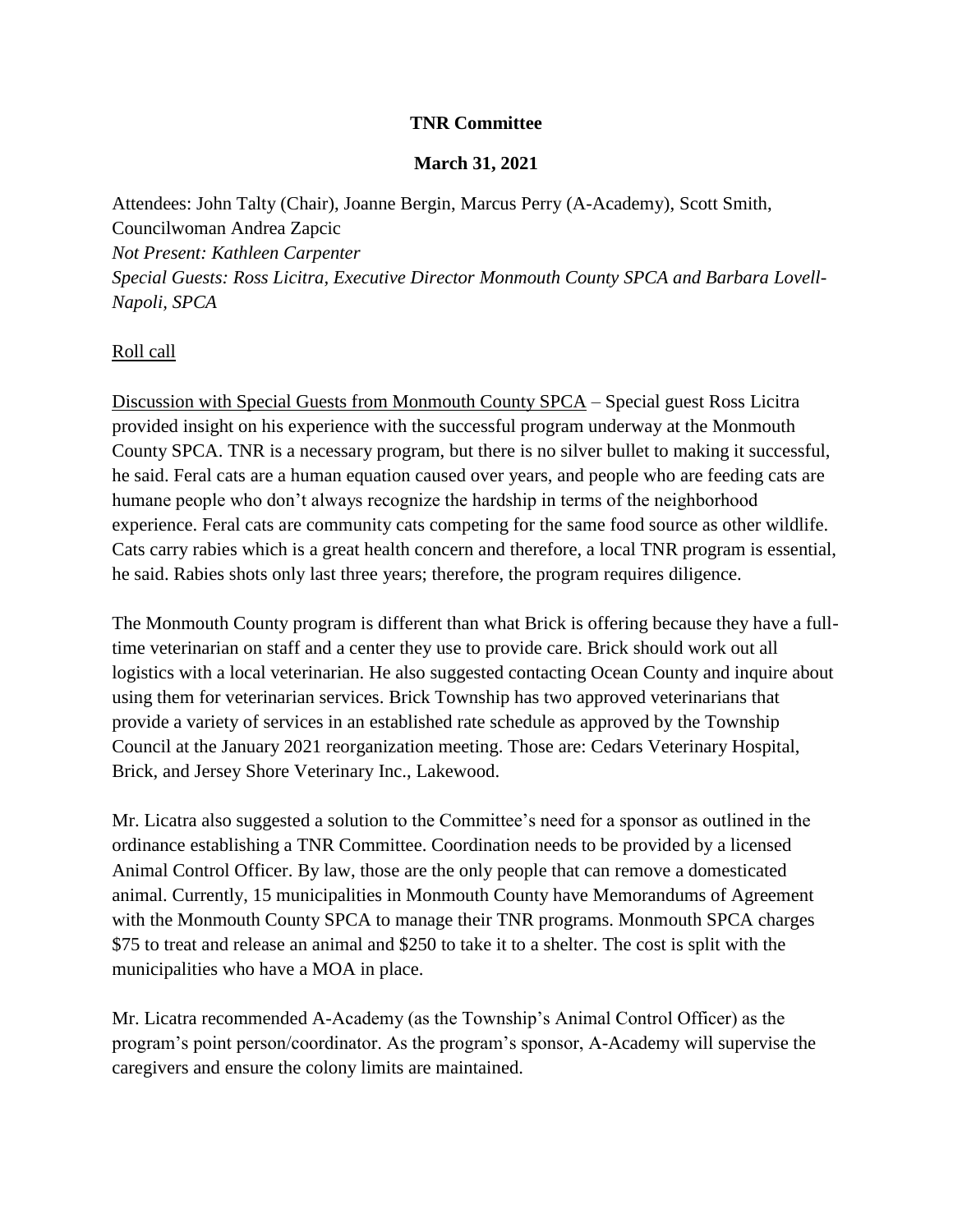He further suggested that colony caregivers be asked to sign a Memorandum of Agreement confirming that they are participating in Brick's TNR Program. Once all have signed a MOA, the Township can host a meeting where the rules and regulations are outlined. Colony caregivers should be required to complete an application and agree to feed cats appropriately.

There are hundreds of caregivers throughout the TNR system, and only a handful are noncomplaint.

The Monmouth County Program has a budget of \$100,000 per year and receives \$25,000 in state funding annually. They have an active fund-raising program to help generate donations.

Update on Colony responses – All known colonies from a 2014 (43 in total) list were mailed a letter advising them of the TNR Committee and asking then to confirm their status as a colony and, if applicable, to provide the Township with a status report on the colony including data on the number and gender of all cats in the colony; the number of cats that died or otherwise ceased being a part of the colony during the year; the number of kittens born to colony cats in 2020 and their disposition; and the number of cats and kittens placed in permanent homes as companion cats. Of those, 12 people responded with data on their colony. No new responses were received from the February meeting.

Status of Sponsors – Letters were mailed to existing non-profits in the area that are committed to the care of feral cats including Rebecca's Rescues; Animal Birth Control based in Toms River; Furry Friends Mobile Vets; and K's Kitten Rescues. The letters were sent to these non-profits to gauge their interest in being a sponsor. Two sponsors would be ideal – one for the north side and one for the south side of town. Responses were received, but none agreed to serve as a sponsor.

The Committee agreed with Mr. Licitra's suggestion of talking with A-Academy about being the sponsor. Mrs. Bergin will meet with a representative from A-Academy and report back.

TNR Rider Account- In accordance with the Township ordinance regulating the TNR program, sponsor duties include seeking donations to support the program. Any funds collected shall be given to the Township's Chief Financial Officer and placed in a trust dedicated to the fulfillment of the TNR program. The Township has established a dedicated TNR Rider account for this committee with a balance of \$ \$8,026.71.

Challenges as outlined by Animal Control Officer- Marcus Perry from A-Academy reported that he has his hands full at this time with raccoons.